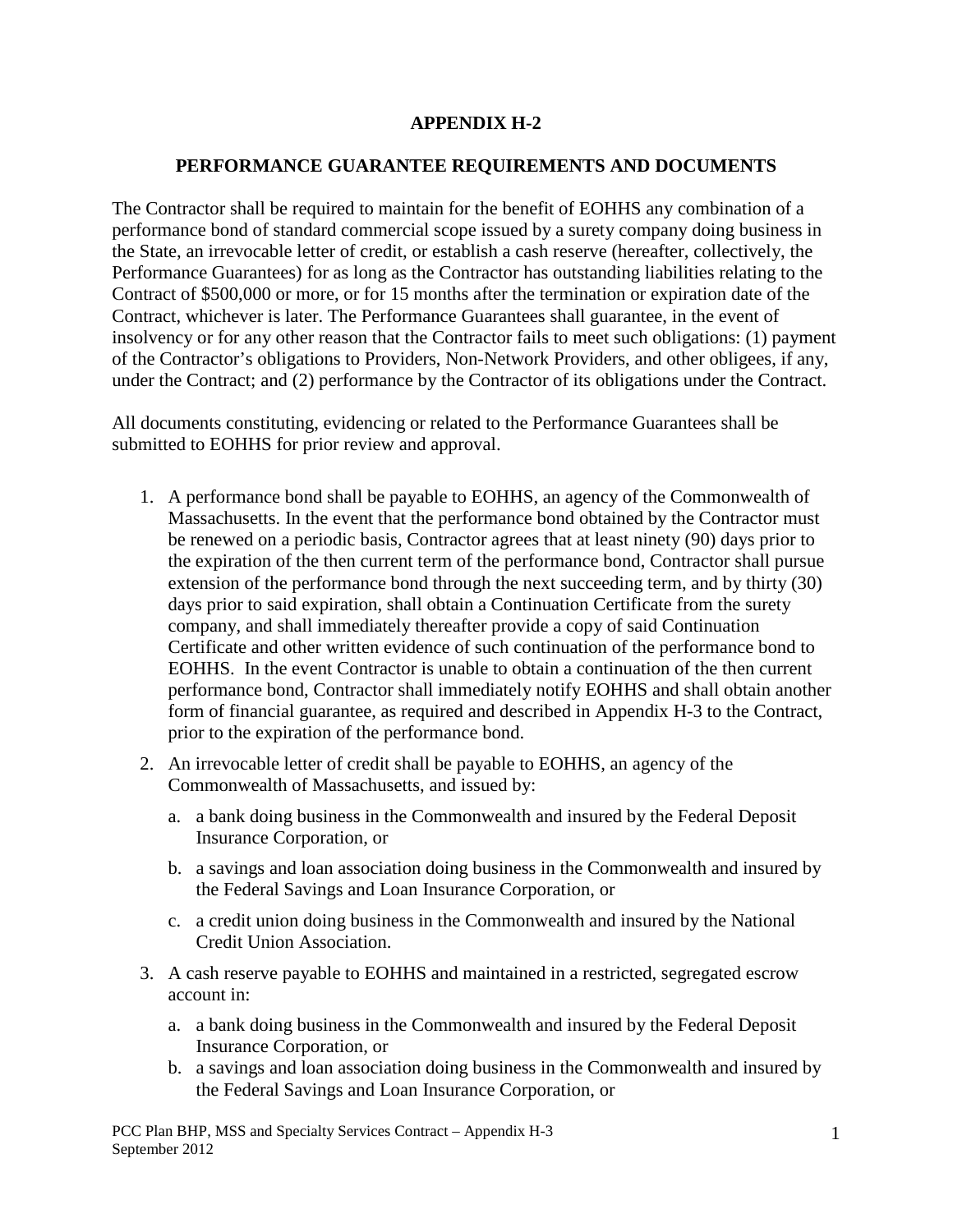c. a credit union doing business in the Commonwealth and insured by the National Credit Union Association.

In the event of the Contractor's insolvency or a default by the Contractor under the Contract, EOHHS shall, in addition to any other remedies it may have under the Contract, obtain payment under the Performance Guarantees for the purposes of the following:

- 1. paying any damages sustained by Providers, Non-Network Providers and other obligees, if any, under the Contract by reason of a breach of the Contractor's obligations under the Contract;
- 2. reimbursing EOHHS for any payments made by EOHHS on behalf of the Contractor; and
- 3. reimbursing EOHHS for any extraordinary administrative expenses incurred by reason of a breach of the Contractor's obligations under the Contract, including, but not limits to, expenses incurred after termination of the Contract by EOHHS for reasons other than the convenience of the State.

In the event EOHHS agrees to accept substitute security in lieu of the Performance Guarantees as defined herein, the Contractor agrees to execute any and all documents and perform any and all acts necessary to secure and enforce EOHHS's security interest in such substitute security including, but not limited to, security agreements and necessary UCC filing pursuant to the Massachusetts Uniform Commercial Code. In the event such substitute security is agreed to and accepted by EOHHS, the Contractor acknowledges that it has granted EOHHS a security interest in such substitute security to secure performance of its obligations under the Contract. The Contractor is solely responsible for establishing the credit-worthiness of all forms of substitute security. EOHHS may, after written notice to the Contractor, withdraw its permission for substitute security, in which case the Contractor shall provide EOHHS with the Performance Guarantees as herein described.

## **AMOUNT**

The Contractor may, subject to EOHHS's review and approval, obtain in any combination a performance bond, letter of credit or cash reserve. The combination of all such Performance Guarantees must be maintained in an amount equal to 45 days of the Contractor's covered services capitation payment revenue for the Contract Year, as projected by EOHHS.

- 1. The amount of the Performance Guarantees shall be established by EOHHS prior to the start of each Contract Year. This requirement must be satisfied by Contractor not later than 15 days after notification by EOHHS of the amount required.
- 2. EOHHS may require an increase in the amount of the financial stability requirement throughout the Contract Year. The Contractor shall have 15 days after notification by EOHHS to meet the new requirement.

The Performance Guarantees that must be maintained after the Contract term shall be the lesser of (1) the amount of the Performance Guarantee on the last day of the Contract; or (2) the total amount of outstanding liabilities related to the Contract, as determined by EOHHS in its sole discretion.